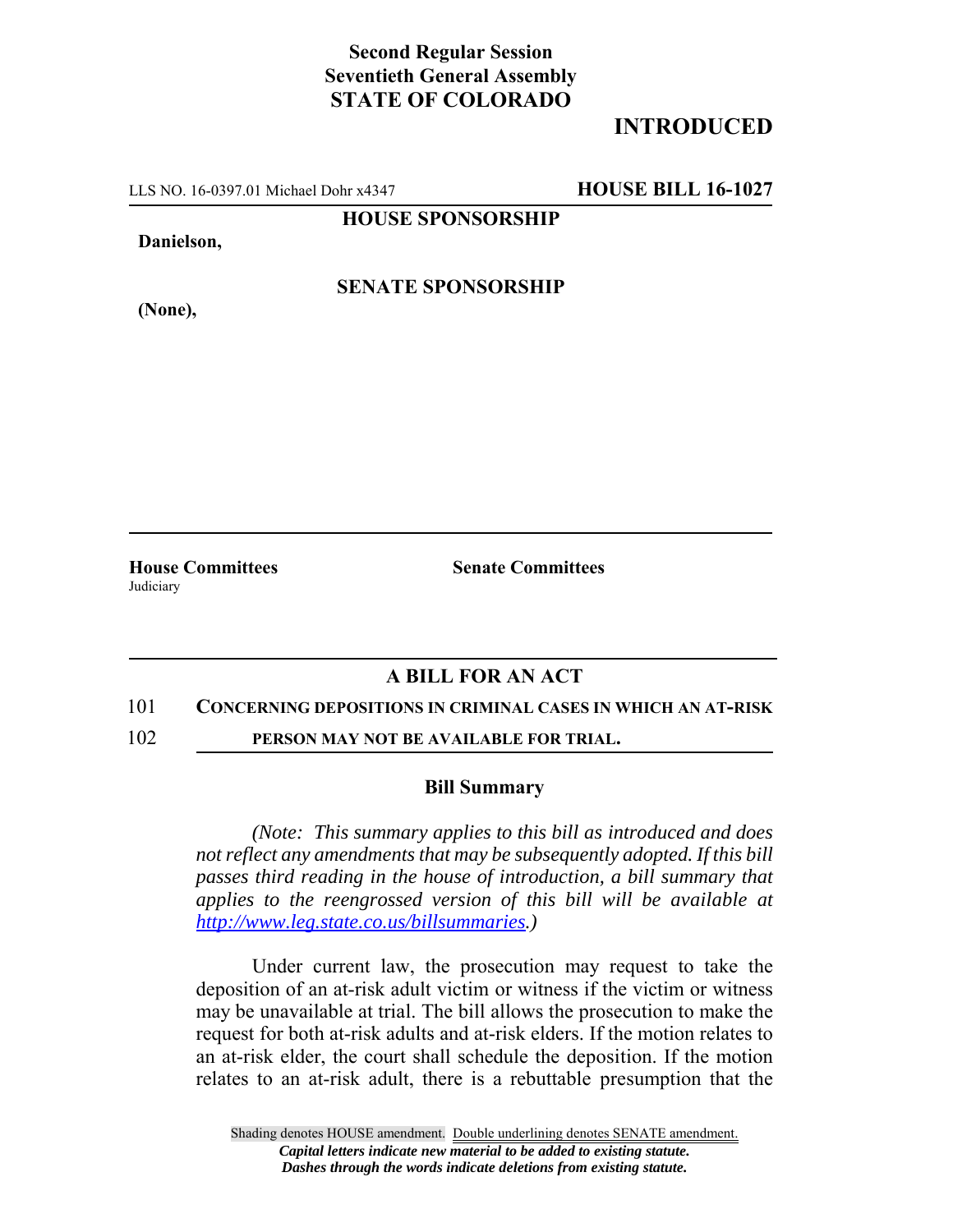deposition should be taken to prevent injustice. The court may deny the motion if it finds that granting the motion will not prevent injustice.

 **SECTION 1.** In Colorado Revised Statutes, **amend** 18-6.5-103.5 as follows: **18-6.5-103.5. Video tape depositions - at-risk adult victims and witnesses.** (1) In any case in which a defendant is charged with a crime against an at-risk adult, or in any case involving a victim or witness who is an at-risk adult, the prosecution may file a motion with the court at any time prior to commencement of the trial for an order that a deposition be taken of the testimony of the victim or witness and that the deposition be 10 recorded and preserved on video tape ON A VIDEO IMAGING FORMAT.

*Be it enacted by the General Assembly of the State of Colorado:*

11 (2) The prosecution shall file a motion requesting a videotaped RECORDED deposition at least three days prior to the taking of the deposition. The defendant shall receive reasonable notice of the taking of the deposition. The defendant shall have the right to be present and to be represented by counsel at the deposition.

16 (3) (a) (I) Upon timely receipt of the motion, the court shall make a preliminary finding regarding whether, at the time of trial, the victim or witness is likely to be medically unavailable or otherwise unavailable within the meaning of rule 804 (a) of the Colorado rules of evidence. Such finding, at a minimum, shall be based on recommendations from the 21 victim's or witness' physician or any other person having direct contact 22 with the victim or witness, whose recommendations are based on specific 23 behavioral indicators exhibited by the victim or witness UPON RECEIPT OF THE MOTION, THE COURT SHALL SCHEDULE THE DEPOSITION WITHOUT FURTHER FINDINGS IF THE VICTIM OR WITNESS IS AN AT-RISK ELDER.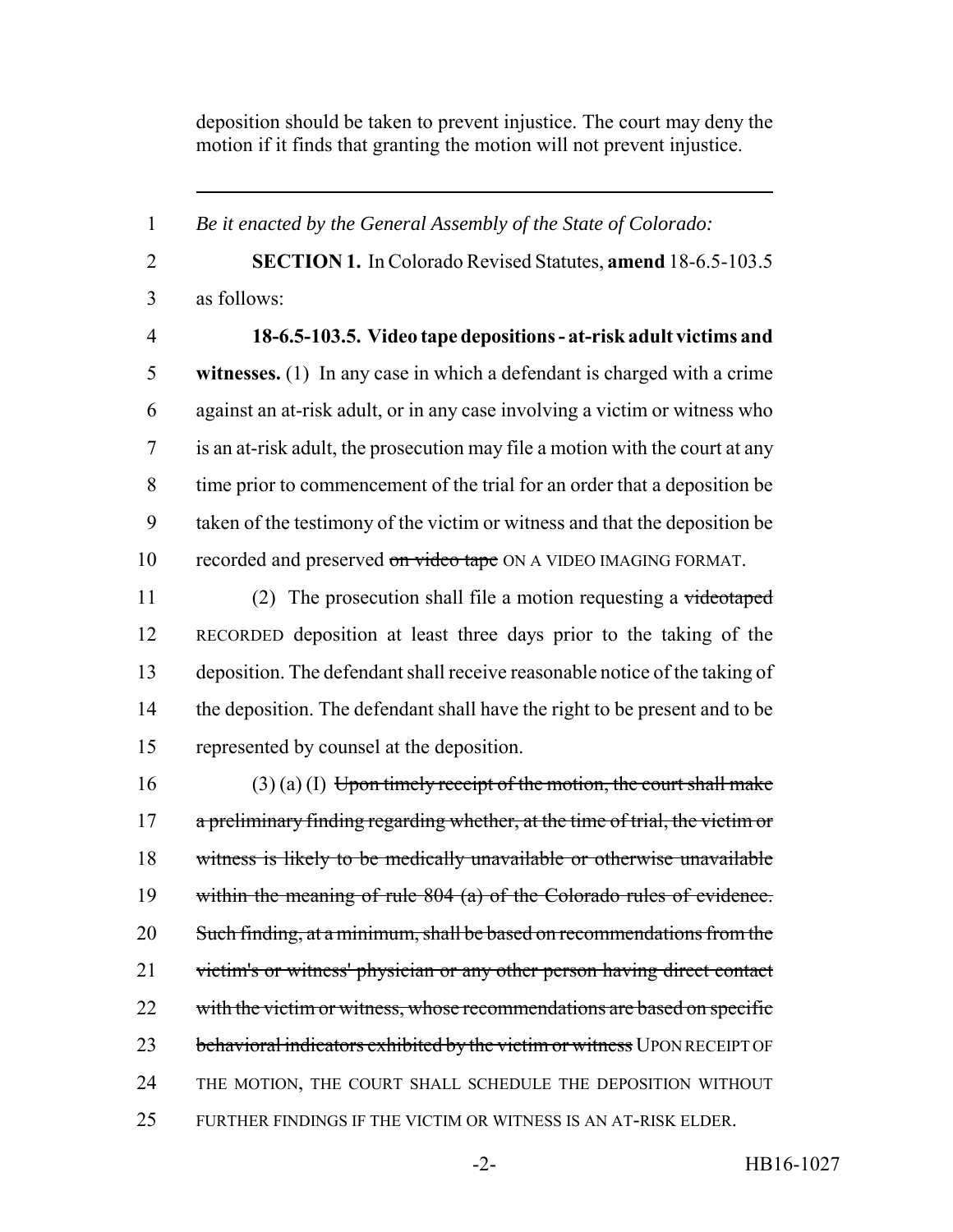(II) EXCEPT FOR DEPOSITIONS OF AT-RISK ELDERS AS DESCRIBED 2 IN SUBPARAGRAPH (I) OF THIS PARAGRAPH (a), UPON THE FILING OF THE MOTION BY THE PROSECUTION STATING REASONS THE VICTIM OR WITNESS MAY BE UNAVAILABLE AT TRIAL, THE COURT MAY ORDER A DEPOSITION FOR AN AT-RISK ADULT VICTIM OR WITNESS.FILING THE MOTION CREATES A REBUTTABLE PRESUMPTION THAT A DEPOSITION SHOULD BE TAKEN TO PREVENT INJUSTICE. THE COURT MAY, BUT IS NOT REQUIRED TO, ACCEPT EVIDENCE IN SUPPORT OF, AND IN OPPOSITION TO, THE MOTION FOR A DEPOSITION. THE COURT MAY DENY THE MOTION FOR DEPOSITION UPON A FINDING THAT GRANTING THE MOTION WILL NOT PREVENT INJUSTICE.THE PROSECUTION MAY FILE A NEW REQUEST FOR A DEPOSITION IF CIRCUMSTANCES CHANGE PRIOR TO TRIAL.

 (b) If the court so finds, it shall order that The deposition MUST be taken, preserved on a video imaging format, and conducted pursuant to rule 15 (d) of the Colorado rules of criminal procedure; except that after consultation with the chief judge of the judicial district, the trial court may appoint an active or senior district or county court judge to serve in its place and preside over all aspects of the taking of the deposition. After 19 the deposition is taken, the prosecution shall transmit the video tape RECORDING to the clerk of the court in which the action is pending.

 (4) If at the time of trial the court finds that the victim or witness is medically unavailable or otherwise unavailable within the meaning of rule 804 (a) of the Colorado rules of evidence, the court may admit the 24 video tape RECORDING of the victim's or witness' deposition as former testimony under rule 804 (b) (1) of the Colorado rules of evidence.

 **SECTION 2. Effective date - applicability.** This act takes effect July 1, 2016, and applies to cases pending on or after said date.